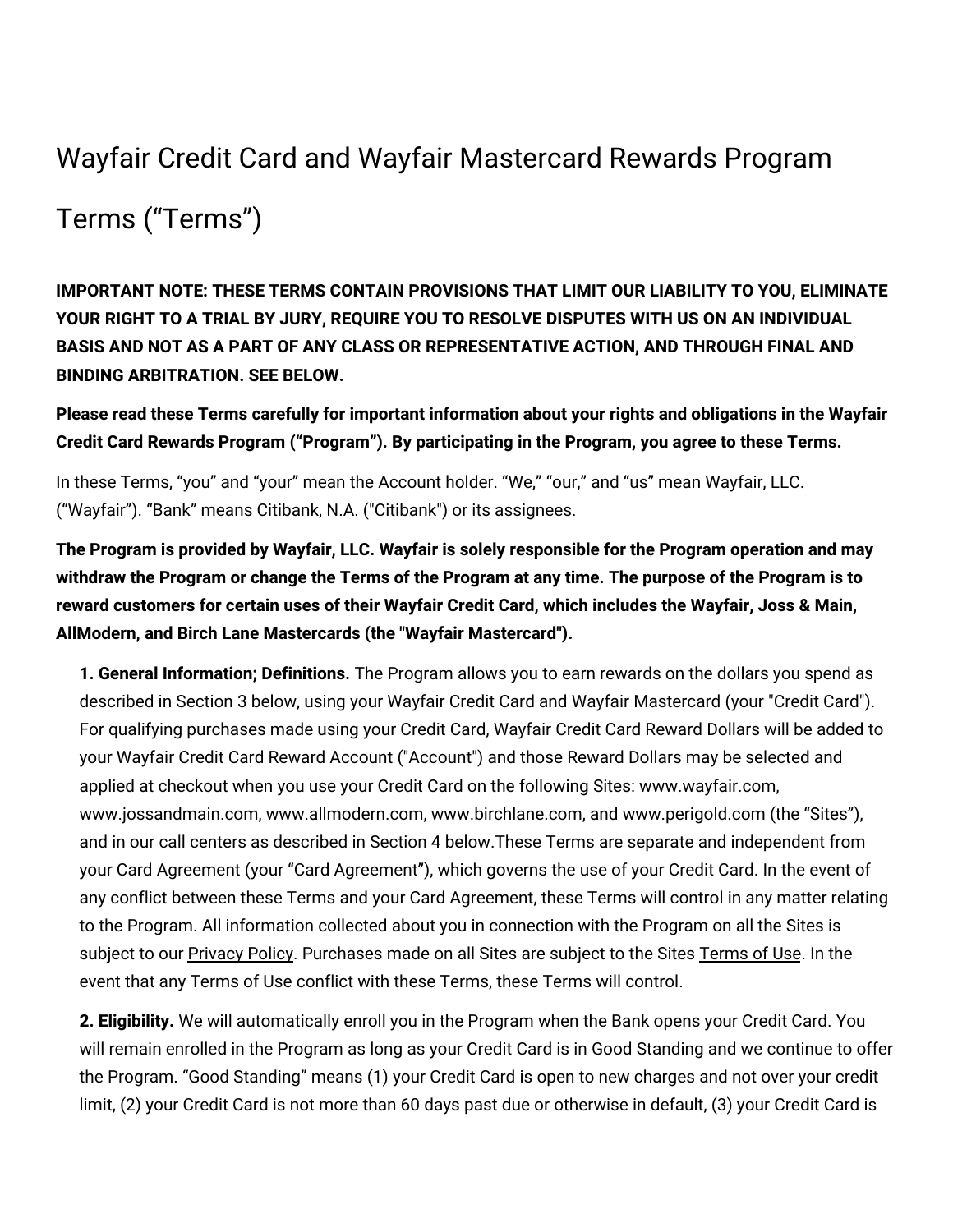not flagged as lost, stolen, or fraudulent according to the Bank's records, (4) your Credit Card is not in a hardship or workout program, and (5) you are not subject to a credit counseling arrangement relating to your Credit Card. We may withdraw the Program, deny, or revoke your participation in the Program at any time for any reason.

**3. Earning Wayfair Credit Card Reward Dollars.** The Program is limited to earning Wayfair Credit Card Reward Dollars for Net Eligible Purchases. Wayfair Credit Card Reward Dollars earned on Net Eligible Purchases using your Credit Card will be accumulated into one overall Wayfair Credit Card Reward Dollars total for your Account. "Net Eligible Purchases" are purchases of goods and services using your Credit Card and the Credit Card(s) of your Authorized User(s), if any, minus any returns, refunds, discounts by using Rewards Dollars, promotions or credit adjustments. Your Wayfair Credit Card Reward Dollars will be stored in your Account in dollars and cents and rounded to the nearest cent. Wayfair Credit Card Reward Dollars are not earned on, and the term "Net Eligible Purchases" does not include: returns, refunds, credit adjustments, unauthorized or fraudulent charges, charges that violate the terms of your Card Agreement, balance transfers, convenience checks, cash advances or any other transaction treated like a cash advance, interest, fees, and purchases where special financing is applied.We have the right to deduct Wayfair Credit Card Reward Dollars from your Account balance for charges that were not or do not remain Net Eligible Purchases. If your Account balance goes negative, you must first earn Wayfair Credit Card Reward Dollars to bring your Account balance to zero before earning any Wayfair Credit Card Reward Dollars eligible for redemption. Wayfair Credit Card Reward Dollars earned have no cash value and may not be used as payment of any outstanding obligation to the Bank or its affiliates or to Wayfair.

a. **Wayfair Credit Card Reward Dollars for Net Eligible Purchases.** You will earn Wayfair Credit Card Reward Dollars for Net Eligible Purchases so long as your Credit Card is in Good Standing.

i. For the Wayfair Credit Card: 5% on Net Eligible Purchases made with the Wayfair Credit Card at the Sites.

- ii. For the Wayfair Mastercard:
	- 5% on Net Eligible Purchases made with the Wayfair Mastercard at the Sites
	- For each Net Eligible Purchase made with the Wayfair Mastercard outside the Sites:
		- <sup>o</sup> 3% on Net Eligible Purchases at grocery stores. Grocery stores are stand-alone merchants that primarily sell <sup>a</sup> complete line of food merchandise for home consumption. Grocery or food purchases made at convenience stores, gas stations, warehouse clubs, supercenters and discount stores may only receive 1%, not 3%, as determined by Wayfair in its discretion, due to merchant codes (as further described below) which are out of the control of the Bank or Wayfair.
		- o 2% on Net Eligible Purchases made online. Online purchases are transactions made via a computer network. Purchases made through mobile/wireless technology may only earn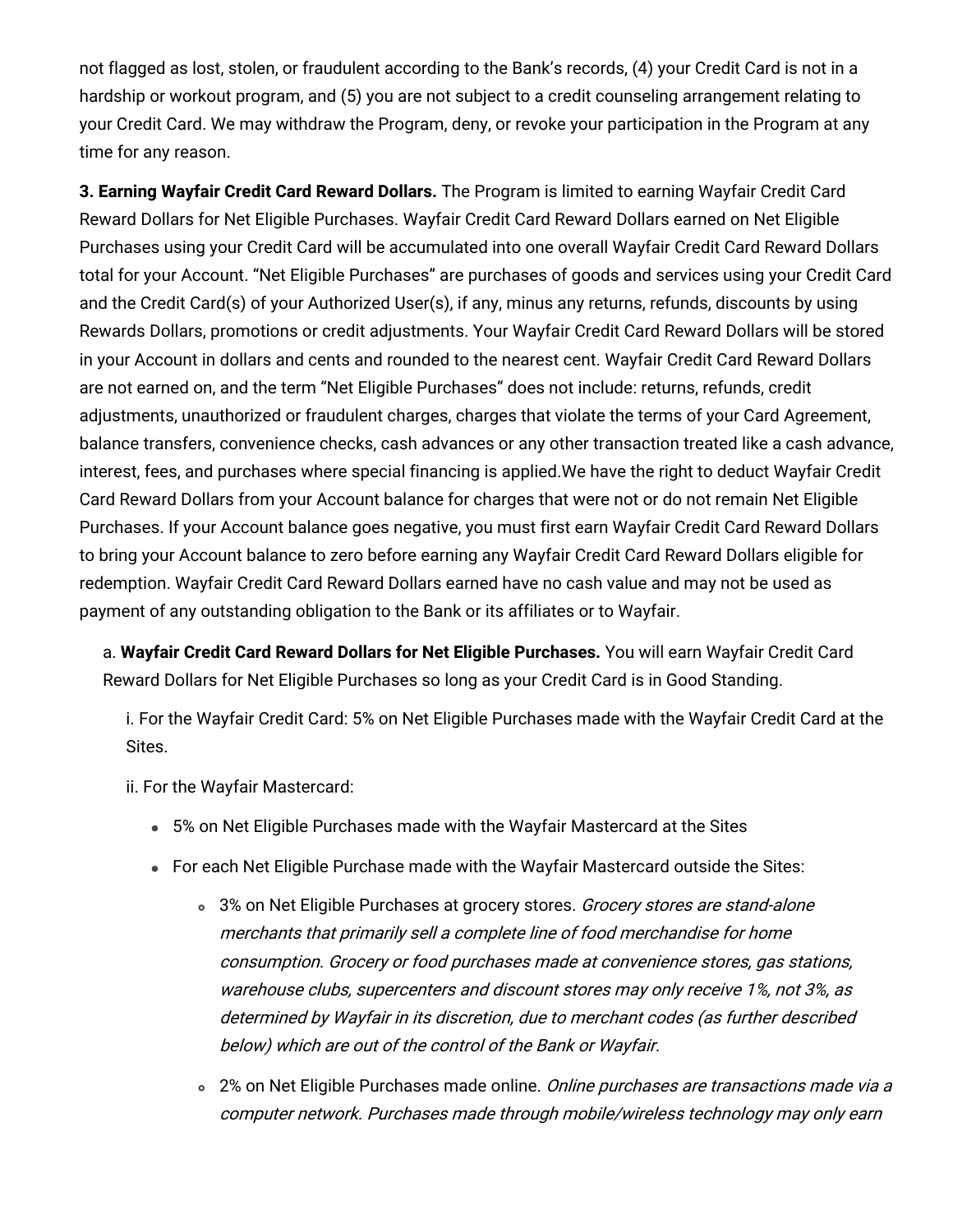1%, not 2%, depending on how the technology is set up to process the purchase. We reserve the exclusive right to determine which purchases are eligible for additional Wayfair Credit Card Reward Dollars. Purchases made on our Sites will earn 5%, all other eligible online purchases made outside of our Sites will earn 2%.

1% on all other Net Eligible Purchases with your Wayfair Mastercard.

For purchases not made on our Sites, merchants must submit charges under the appropriate merchant code or industry code to be eligible as Net Eligible Purchases in the different categories. Neither Wayfair nor Citibank determine whether merchants appropriately identify all transactions made on a credit card, but Wayfair does reserve the right to determine which purchases qualify for Wayfair Credit Card Reward Dollars.

Wayfair Credit Card Reward Dollars you earn may not be combined with Wayfair Credit Card Reward Dollars earned by anyone else (other than your Authorized User(s), if applicable. Authorized user(s) Wayfair Credit Card Reward Dollars are automatically added to the primary Account Holder's Account total.

b. **Special Financing.** If special financing is available on an individual Net Eligible Purchase at one of our Sites, you must choose between special financing and earning Wayfair Credit Card Reward Dollars. If special financing is selected, no Wayfair Credit Card Reward Dollars will be earned on that purchase. You will be able to select from eligible options during checkout. All relevant disclosures for special financing plans will be provided during checkout, prior to purchase.

c. **Rewards for Special Offers.** From time to time, we may make special offers for you to earn additional Wayfair Credit Card Reward Dollars on specific purchases. The terms and conditions for such special offers (such as which purchases qualify and the number of additional Wayfair Credit Card Reward Dollars you may earn) will be disclosed at the time of offer. Please check those terms and conditions carefully, as there may be important conditions or limitations (such as blackout periods, reward limitations or exclusions). You may have to register to qualify for the offer. Availability of any special offer is subject to change without notice. Any such change or withdrawal will not affect bonus Wayfair Credit Card Reward Dollars already earned. Your Net Eligible Purchase must be completed and the transaction charged to your Credit Card during the special offer period in order for you to earn the applicable bonus Wayfair Credit Card Reward Dollars. During special offer periods, making a return in the same transaction as your purchase may result in earning fewer Wayfair Credit Card Reward Dollars because Wayfair Credit Card Reward Dollars are calculated off of your Net Eligible Purchase (in this case, your purchase minus return).In the event an offer is provided to make purchases using your Credit Card where a minimum purchase amount is required, such amount shall be calculated after applying any eligible discounts and excluding all rewards, fees (including shipping fees) and taxes related to the purchase. Purchases where a special discount has already been applied may be excluded from any such offers.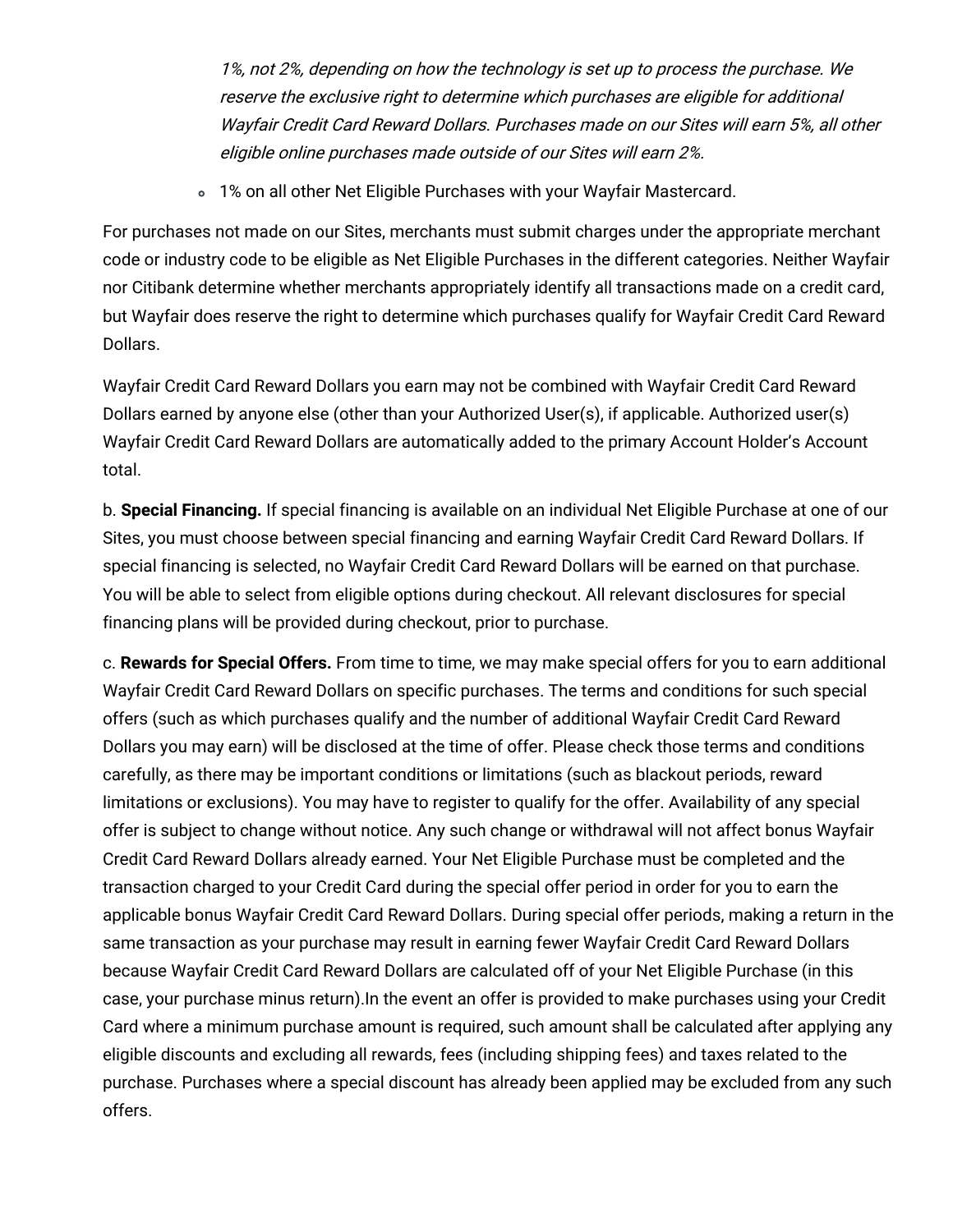d. **Posting of Wayfair Credit Card Reward Dollars Earned; Forfeiture.** Wayfair Credit Card Reward Dollars earned on purchases made at our Sites will be posted to your Account balance under "My Account" on the Sites within 48 hours of when the items purchased are shipped to you. Wayfair Credit Card Reward Dollars earned on purchases not made on our Sites will be posted to your Account balance after your billing cycle. At any time, we may verify and adjust your Account balance based on our records and based on certain purchases not constituting, or no longer constituting, Net Eligible Purchases. Wayfair Credit Card Reward Dollars not redeemed will be carried over to the following statement period.Except as otherwise provided by applicable law, you will forfeit all unused Wayfair Credit Card Reward Dollars if you attempt to violate the prohibitions on the transfer of Wayfair Credit Card Reward Dollars, if you file for bankruptcy, or your participation in the Program is terminated or your Credit Card is closed for any reason. You will also forfeit Wayfair Credit Card Reward Dollars as described below and in Section 9. You will not receive any compensation or new Wayfair Credit Card Reward Dollars for your Wayfair Credit Card Reward Dollars that are forfeited. Wayfair Credit Card Reward Dollars may not be sold, purchased, brokered, bartered, transferred or altered in any way by you. Any attempted transaction of such sort will automatically be void. Anyone engaging in such transactions will be liable for damages to us, including, but not limited to consequential damages, third party damages, transaction costs, attorney's fees and court costs. Any violation of these provisions will result in termination of your eligibility to participate in the Program and forfeiture of unused Wayfair Credit Card Reward Dollars.

e. **Redeeming Wayfair Credit Card Reward Dollars.** Your current amount of Wayfair Credit Card Reward Dollars may be selected and applied at checkout when using your Credit Card at our Sites or through our call center as long as your Credit Card is in Good Standing. Wayfair Credit Card Reward Dollars are redeemable for a specified dollar amount off qualifying purchases on the Sites. You can redeem a **maximum of \$2,500 in Wayfair Credit Card Reward Dollars per month.** We reserve the right to change the amount required to earn Wayfair Credit Card Reward Dollars or otherwise modify the Program at any time.In the event a return, refund or credit adjustment results in a negative Account balance, the option to redeem Wayfair Credit Card Reward Dollars may not be fulfilled. If the Wayfair Credit Card Reward Dollars order is fulfilled and we later discover that you did not have a sufficient balance of Wayfair Credit Card Reward Dollars in your Account, in addition to any other actions we may take, this may result in a negative Wayfair Credit Card Reward Dollars balance and future Wayfair Credit Card Reward Dollars earnings will be applied to the negative balance until such time as sufficient Wayfair Credit Card Reward Dollars are earned to cover the negative balance. You will not be able to redeem Wayfair Credit Card Reward Dollars until you again have a positive balance. Your My Account page on the Sites will indicate your current Wayfair Credit Card Reward Dollars balance.You may be required to use your Credit Card for any remaining balance when redeeming Wayfair Credit Card Rewards. Wayfair Credit Card Reward Dollars are issued for reward purposes only. Wayfair Credit Card Reward Dollars have no cash value. Wayfair Credit Card Reward Dollars will not be honored retroactively in connection with any prior purchases. Any additional exclusions or limitations for use of Wayfair Credit Card Reward Dollars may be provided to you at time of checkout.To the extent allowed by applicable law, we may cancel any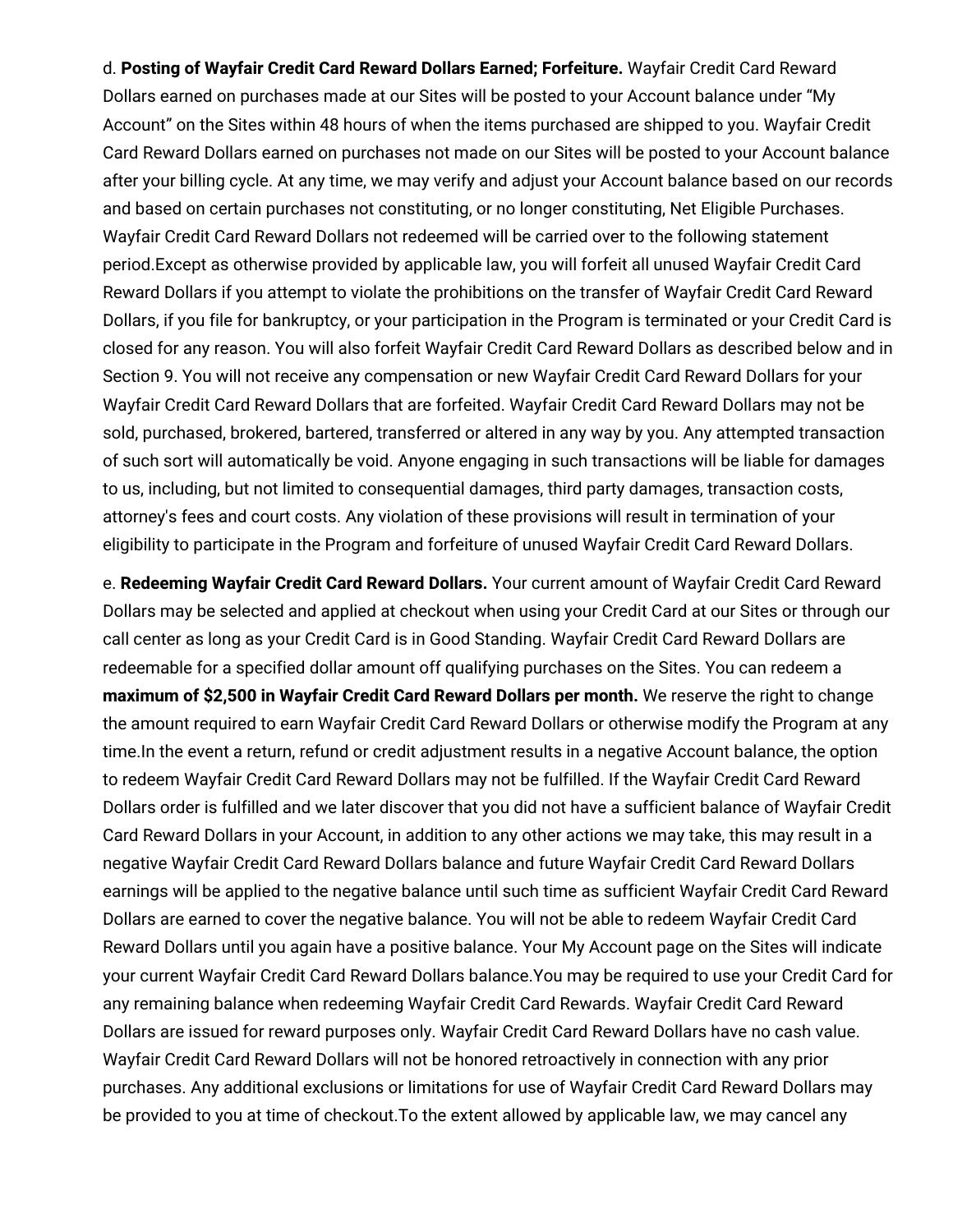earned or outstanding Wayfair Credit Card Reward Dollars if we become insolvent, unable to pay our debts when due, file an action under the U.S. Bankruptcy Code or have such an action filed against us.

f. **Communications, Program Activity and Customer Service.** We may communicate with you regarding any matter related to the Program by mail, telephone, or electronic communication. You may update your contact information under Account Settings on any of the Sites or by calling 1-866-513-5795. We are not responsible for communications, including Wayfair Credit Card Rewards, lost due to change of address or other contact information.You can view your Program activity under your Account Balance on any of the Sites, which will show the number of unused Wayfair Credit Card Rewards Dollars. If you want to know whether your Wayfair Credit Card Rewards Dollars were properly redeemed, or you want to ask any other question regarding the Program, call us at 1-866-513-5795.

g. **Wayfair Credit Card Rewards Disputes.** If Wayfair Credit Card Rewards Dollars you believe were earned have not timely posted to your Account balance, you may dispute your Account balance ("Rewards Dispute") by calling 1–866–513–5795. If you believe that a purchase made on your Credit Card should have resulted in the addition of Wayfair Credit Card Rewards to your accumulated balance, and such rewards are not reflected in the accumulated Wayfair Credit Card Rewards Dollars balance within forty-five (45) days of the date on which the purchase posted to your Credit Card ("Rewards Dispute"), notify us immediately. We will use reasonable efforts to investigate your Rewards Dispute if you notify us within 90 days of the posting date. If you do not notify us within that period, you waive your right to make a Rewards Dispute with respect to that purchase. We may require you to provide written confirmation of the dispute and the applicable purchase receipt and may decline to investigate further if you do not provide the requested confirmation or a valid receipt. Upon completion of the investigation, we will have no further responsibilities if you later reassert the same Rewards Dispute. **Please note that the dispute rights with respect to your Credit Card under the Card Agreement do not apply to these** Terms or to your rights and remedies under these Terms, which are solely as set forth in these Terms. **Your sole and exclusive remedy, and our maximum liability to you, in the event you prevail in a Rewards Dispute, is for us to credit the disputed Wayfair Credit Card Rewards Dollars to your Account balance. Any questions or disputes about your purchase is governed by your Card Agreement and should be directed to the Bank.**

h. **Limited Liability.** We may waive any obligation you have under these Terms without losing our right at a later time to enforce that same obligation. We will not lose any of our rights under these Terms if we delay taking action for any reason. If we take any other action, we will not lose any rights under these Program Terms.Unless otherwise required by law or our agreements with you, neither Wayfair nor the Bank, nor any of our or its affiliates, officers, directors, employees, service providers, or agents will be liable to you, or anyone making a claim on your behalf, in connection with (a) any termination of, change in, or suspension of the Program; (b) any claim relating to products purchased using any Wayfair Credit Card Reward Dollars obtained through the Program; (c) any loss, damage, expense or inconvenience caused by any occurrence outside of our control; or (d) any taxes that you incur as a result of receiving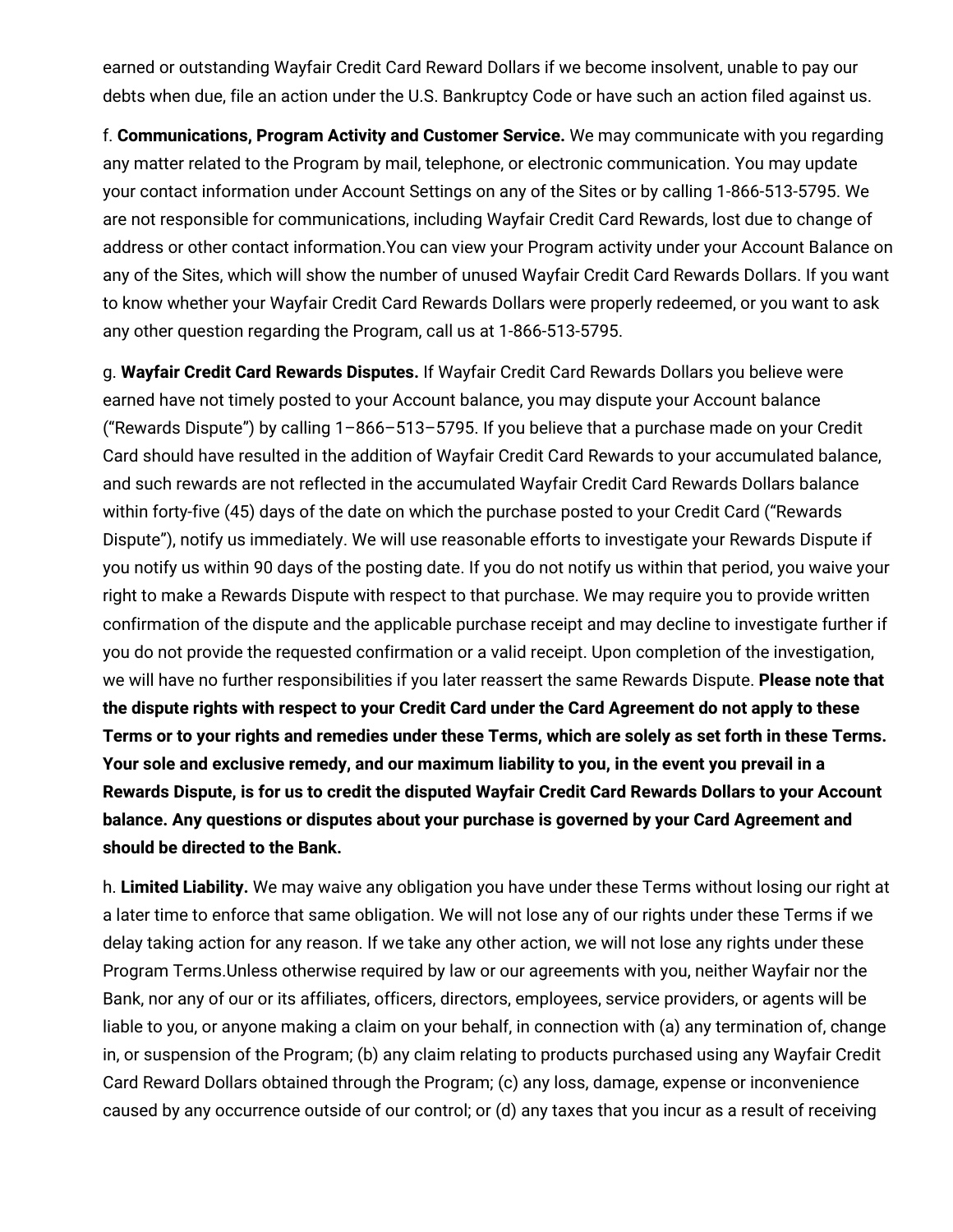or redeeming Wayfair Credit Card Rewards Dollars. Notwithstanding the foregoing, any liability that we or they may have to you in connection with the Program shall be limited to the amount of any Wayfair Credit Card Reward Dollars you have earned in accordance with these Terms.

i. **No Warranties.** The Bank does not: (a) endorse Wayfair Credit Card Reward Dollars or products or services purchased at the Sites using Wayfair Credit Card Reward Dollars; (b) make any express or implied warranty regarding Wayfair Credit Card Reward Dollars or products or services purchased at the Sites; (c) guarantee the performance of Wayfair Credit Card Reward Dollars or products or services purchased on the Sites; or (d) offer, operate or control Wayfair Credit Card Reward Dollars offered through this Program.

j. **Changes.** Subject to any requirements or limitations of applicable law, we may at any time for any reason add to, change, limit, or terminate the Program or these Terms. To the extent allowed by applicable law, (a) changes may apply retroactively, and may affect outstanding transactions and Wayfair Credit Card Reward Dollars, and may result in you involuntarily forfeiting Wayfair Credit Card Reward Dollars you have earned, and (b) changes will not affect issued or redeemed Wayfair Credit Card Reward Dollars except to the extent allowed by applicable law.

k. **Taxes.** You are solely liable for any applicable taxes arising out of the accrual or use of Wayfair Credit Card Reward Dollars. Consult your tax advisor concerning such tax consequences.

l. **Governing Law; Assignment.** The Program and these Terms are governed by federal law and, to the extent state law applies, the laws of the State of Delaware, without any reference to its choice of law provisions. You may not assign your rights or obligations under these Terms to any other person or entity. YOU AND WE AGREE THAT EACH OF US MAY BRING CLAIMS ARISING FROM OR RELATING TO THESE TERMS ONLY ON AN INDIVIDUAL BASIS AND NOT AS A PLAINTIFF OR CLASS MEMBER IN ANY PURPORTED CLASS OR REPRESENTATIVE ACTION OR PROCEEDING."Claim," as used in these Terms means any claim, dispute or controversy that in any way arises from or relates to these Terms.

m. **Arbitration.** Any dispute between you and Wayfair arising from or relating to these Terms and their interpretation or the breach, termination or validity thereof, the relationships which result from these Terms, including disputes about the validity, scope or enforceability of this arbitration provision (collectively, "Covered Disputes") will be settled by binding arbitration. Prior to initiating any arbitration, the initiating party will give the other party at least 60-days' advanced written notice of its intent to file for arbitration. Wayfair will provide such notice by email to your e-mail address on file with Wayfair and you must provide such notice by email to legal@wayfair.com.During such 60-day notice period, the parties will endeavor to settle amicably by mutual discussions any Covered Disputes. Failing such amicable settlement and expiration of the notice period, either party may initiate arbitration. The arbitrator will conduct any arbitration proceedings by telephone or videoconference unless in-person appearances are requested by you or Wayfair and approved by the arbitrator. Any in-person appearances will be held at a location mutually agreed upon by you and Wayfair, or, in the absence of such agreement,